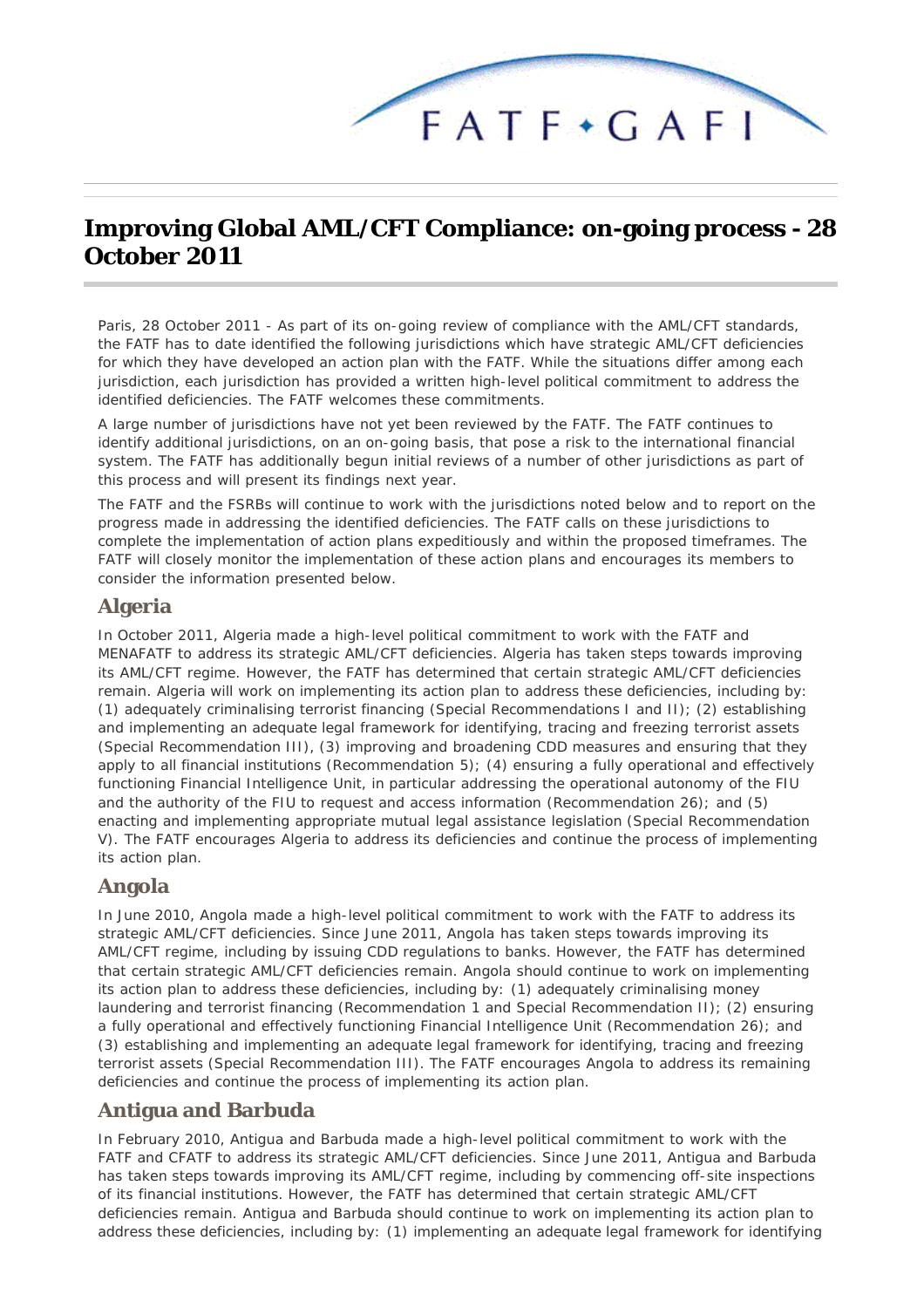and freezing terrorist assets (Special Recommendation III); and (2) continuing to improve the overall supervisory framework (Recommendation 23). The FATF encourages Antigua and Barbuda to address its remaining deficiencies and continue the process of implementing its action plan.

## **Argentina**

In June 2011, Argentina made a high-level political commitment to work with the FATF to address its strategic AML/CFT deficiencies. Since then, Argentina has taken steps towards improving its AML/CFT regime, including by addressing some of the concerns the FATF expressed regarding its June 2011 amendments to its AML legislation, submitting draft CFT legislation to National Congress, issuing a decree dealing with evaluating effectiveness of its AML/CFT measures; and issuing an FIU Resolution enhancing CDD measures for the financial and foreign exchange sectors. The FATF has determined that strategic AML/CFT deficiencies remain. Argentina will work on implementing its action plan to address these deficiencies, including by: (1) adequately criminalising terrorist financing and addressing the remaining deficiencies with regard to the criminalisation of money laundering (Special Recommendation II and Recommendation 1); (2) establishing and implementing adequate procedures for the confiscation of funds related to money laundering and identifying and freezing terrorist assets (Recommendation 3 and Special Recommendation III); (3) enhancing financial transparency (Recommendation 4); (4) ensuring a fully operational and effectively functioning Financial Intelligence Unit and improving suspicious transaction reporting requirements (Recommendation 13, Special Recommendation IV and Recommendation 26); (5) implementing an adequate AML/CFT supervisory programme for all financial sectors (Recommendations 17, 23 and 29); (6) improving and broadening CDD measures for the non-banking or non-foreign exchange sectors (Recommendation 5); and (7) establishing appropriate channels for international co-operation and ensuring effective implementation (Recommendation 36, Recommendation 40 and Special Recommendation V). The FATF encourages Argentina to address its remaining deficiencies and continue the process of implementing its action plan.

## **Bangladesh**

In October 2010, Bangladesh made a high-level political commitment to work with the FATF and APG to address its strategic AML/CFT deficiencies. Since June 2011, Bangladesh has taken steps towards improving its AML/CFT regime, including by issuing AML/CFT guidance notes for the insurance sector. However, the FATF has determined that certain strategic AML/CFT deficiencies remain. Bangladesh should continue to work on implementing its action plan to address these deficiencies, including by: (1) adequately criminalising money laundering and terrorist financing (Recommendation 1 and Special Recommendation II); (2) establishing and implementing adequate procedures to identify and freeze terrorist assets (Special Recommendation III); (3) implementing adequate procedures for the confiscation of funds related to money laundering (Recommendation 3); (4) ensuring a fully operational and effectively functioning Financial Intelligence Unit (Recommendation 26); (5) improving suspicious transaction reporting requirements (Recommendation 13 and Special Recommendation IV); and (6) improving international co-operation (Recommendations 36 and 39 and Special Recommendation V). The FATF encourages Bangladesh to address its remaining deficiencies and continue the process of implementing its action plan.

#### **Brunei Darussalam**

In June 2011, Brunei Darussalam made a high-level political commitment to work with the FATF and APG to address its strategic AML/CFT deficiencies. Since then, Brunei Darussalam has taken steps towards improving its AML/CFT regime, including by enacting an Anti-Terrorism Order in July 2011. However, the FATF has determined that strategic AML/CFT deficiencies remain. Brunei Darussalam should continue to work on implementing its action plan to address these deficiencies, including by: (1) adequately criminalising money laundering and terrorist financing (Recommendation 1 and Special Recommendation II); (2) establishing and implementing adequate procedures to identify and freeze terrorist assets (Special Recommendation III); (3) establishing and implementing adequate procedures for the confiscation of funds related to money laundering (Recommendation 3); (4) improving suspicious transaction reporting requirements (Recommendation 13 and Special Recommendation IV); (5) ensuring a fully operational and effectively functioning Financial Intelligence Unit (Recommendation 26); and (6) enacting and implementing appropriate mutual legal assistance legislation (Recommendation 36 and Special Recommendation V). The FATF encourages Brunei Darussalam to address its remaining deficiencies and continue the process of implementing its action plan.

## **Cambodia**

In June 2011, Cambodia made a high-level political commitment to work with the FATF and APG to address its strategic AML/CFT deficiencies. The FATF has determined that strategic AML/CFT deficiencies remain. Cambodia should continue to work on implementing its action plan to address these deficiencies, including by: (1) adequately criminalising money laundering and terrorist financing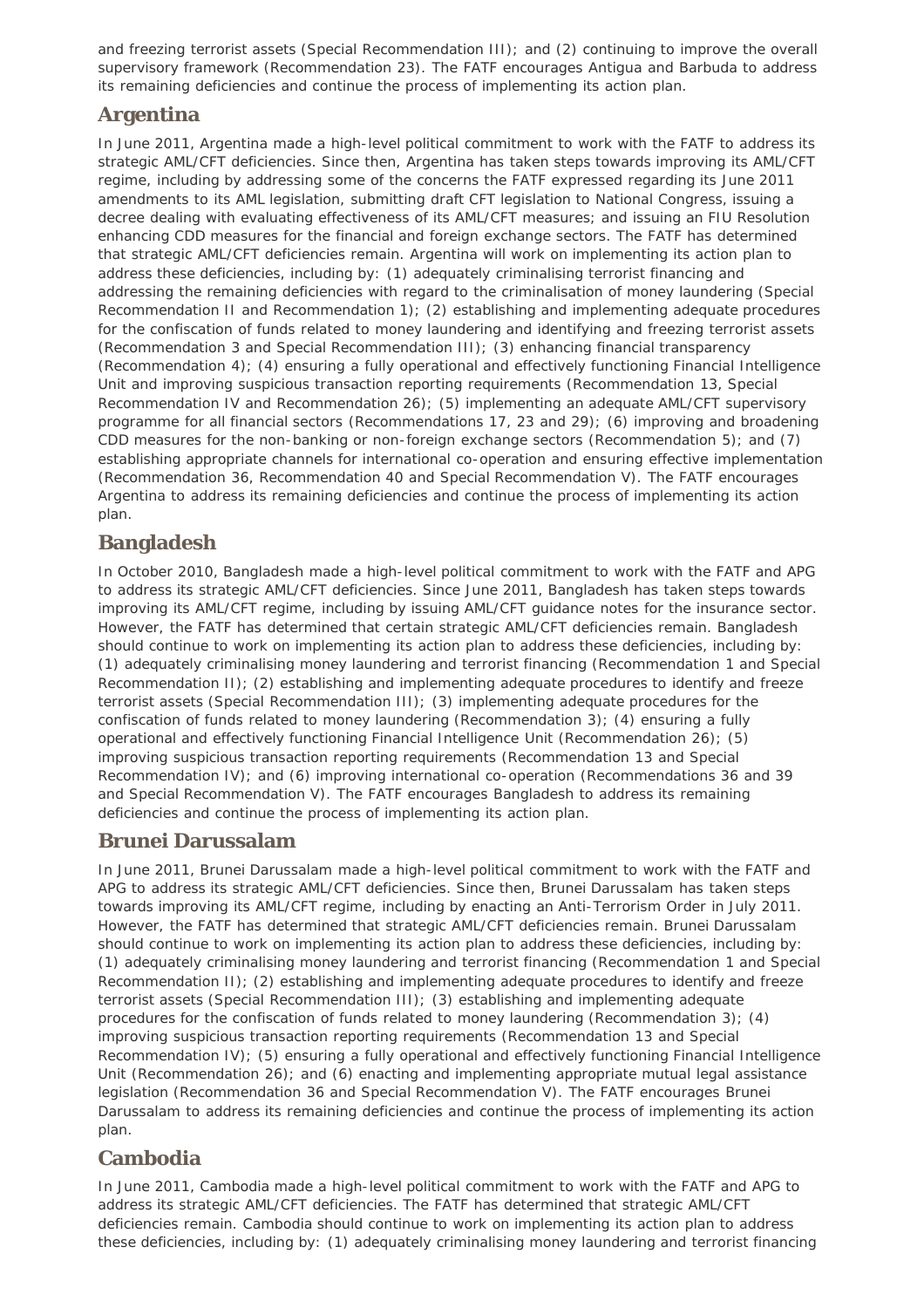(Recommendation 1 and Special Recommendation II); (2) establishing and implementing adequate procedures to identify and freeze terrorist assets (Special Recommendation III); (3) establishing and implementing adequate procedures for the confiscation of funds related to money laundering (Recommendation 3); (4) ensuring a fully operational and effectively functioning Financial Intelligence Unit (Recommendation 26); and (5) establishing and implementing effective controls for cross-border cash transactions (Special Recommendation IX). The FATF encourages Cambodia to address its remaining deficiencies and continue the process of implementing its action plan.

#### **Ecuador**

In June 2010, Ecuador made a high-level political commitment to work with the FATF and GAFISUD to address its strategic AML/CFT deficiencies. The FATF has determined that certain strategic AML/CFT deficiencies remain. Ecuador should continue to work on implementing its action plan to address these deficiencies, including by: (1) ensuring adequate criminalisation of terrorist financing (Special Recommendation II); (2) establishing and implementing adequate procedures to identify and freeze terrorist assets (Special Recommendation III); (3) implementing adequate procedures for the confiscation of funds related to money laundering (Recommendation 3); and (4) reinforcing and improving co-ordination of financial sector supervision (Recommendation 23). The FATF encourages Ecuador to address its remaining deficiencies and continue the process of implementing its action plan.

## **Honduras**

In October 2010, Honduras made a high-level political commitment to work with the FATF and CFATF to address its strategic AML/CFT deficiencies. Since that time, Honduras has demonstrated progress in improving its AML/CFT regime, including by adopting legislation that aims to address issues relating to criminalisation of terrorist financing and freezing of terrorist assets and implementing resolutions that aim to improve CDD measures. The FATF will conduct an on-site visit to confirm that the process of implementing the required reforms and actions is underway to address deficiencies previously identified by the FATF.

## **Kyrgyzstan**

In October 2011, Kyrgyzstan made a high-level political commitment to work with the FATF and EAG to address its strategic AML/CFT deficiencies. Kyrgyzstan has taken steps towards improving its AML/CFT regime. However, the FATF has determined that certain strategic AML/CFT deficiencies remain. Kyrgyzstan will work on implementing its action plan to address these deficiencies, including by: (1) adequately criminalising money laundering and terrorist financing (Recommendation 1 and Special Recommendation II); (2) establishing and implementing an adequate legal framework for identifying, tracing and freezing terrorist assets (Special Recommendation III) (3) establishing and implementing adequate measures for the confiscation of funds related to money laundering (Recommendation 3); (4) establishing effective CDD measures for all financial institutions (Recommendation 5); and (5) implementing an adequate and effective AML/CFT supervisory programme for all financial sectors (Recommendation 23). The FATF encourages Kyrgyzstan to address its deficiencies and continue the process of implementing its action plan.

## **Mongolia**

In June 2011, Mongolia made a high-level political commitment to work with the FATF and APG to address its strategic AML/CFT deficiencies. The FATF has determined that strategic AML/CFT deficiencies remain. Mongolia should continue to work on implementing its action plan to address these deficiencies, including by: (1) adequately criminalising money laundering and terrorist financing (Recommendation 1 and Special Recommendation II); (2) establishing and implementing adequate procedures to identify and freeze terrorist assets (Special Recommendation III); (3) establishing adequate procedures for the confiscation of funds related to money laundering (Recommendation 3); (4) establishing suspicious transaction reporting requirements (Recommendation 13 and Special Recommendation IV); (5) establishing a fully operational and effectively functioning Financial Intelligence Unit (Recommendation 26); and (6) demonstrating effective regulation of money service providers. The FATF encourages Mongolia to address its remaining deficiencies and continue the process of implementing its action plan.

## **Morocco**

In February 2010, Morocco made a high-level political commitment to work with the FATF and MENAFATF to address its strategic AML/CFT deficiencies. Since then, Morocco has demonstrated progress in improving its AML/CFT regime, including by adopting amendments to extend the scope of the money laundering and terrorist financing offences; to broaden customer due diligence requirements and taking steps to operationalise the Financial Intelligence Unit. However, the FATF has determined that certain strategic AML/CFT deficiencies remain. Morocco should continue to work on implementing its action plan to address these deficiencies, including by adequately criminalising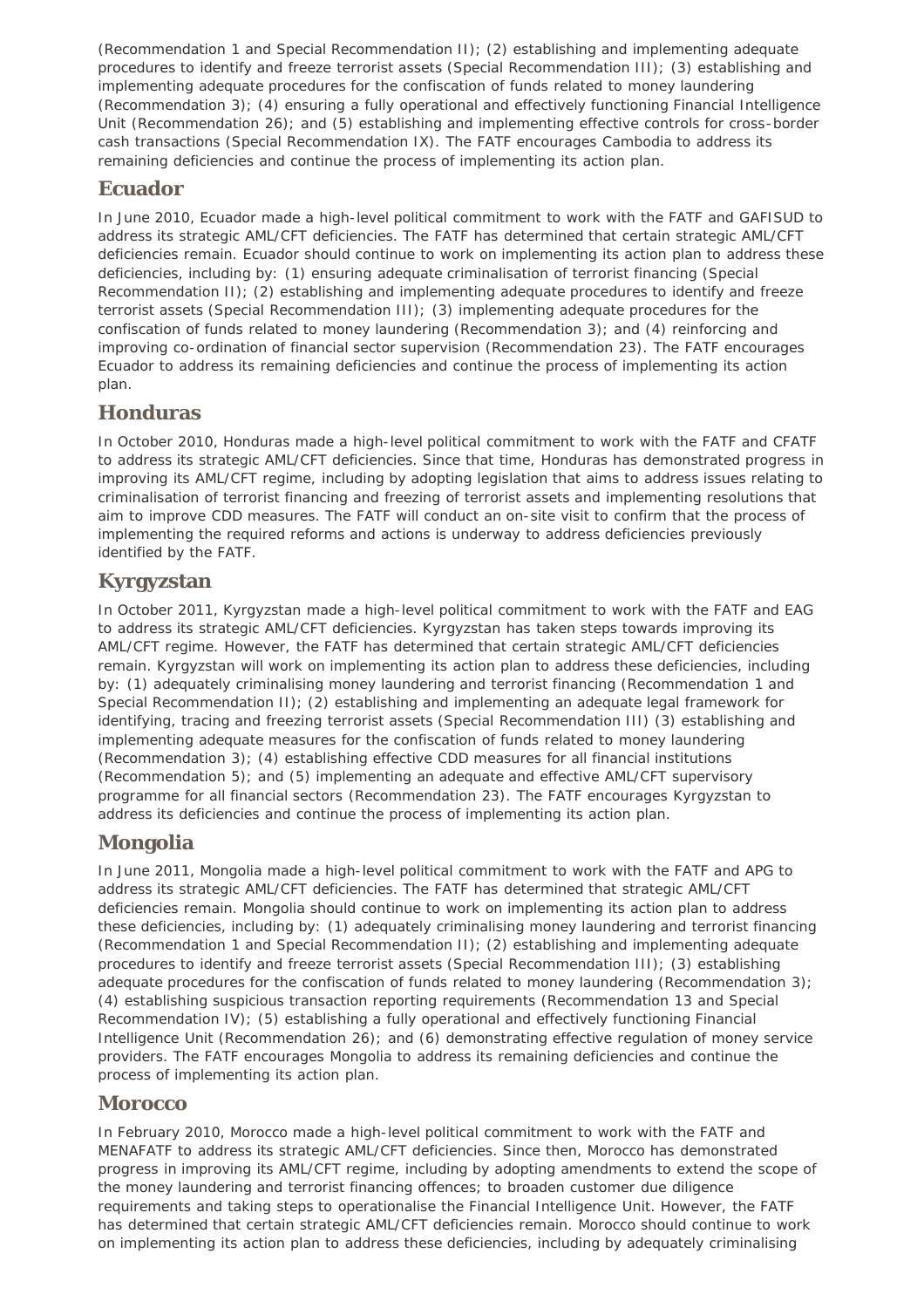terrorist financing (Special Recommendation II).

#### **Namibia**

In June 2011, Namibia made a high-level political commitment to work with the FATF and ESAAMLG to address its strategic AML/CFT deficiencies. Namibia has taken steps towards improving its AML/CFT regime, including by securing the information held in the FIU. However, the FATF has determined that strategic AML/CFT deficiencies remain. Namibia should continue to work on implementing its action plan to address these deficiencies, including by: (1) adequately criminalising terrorist financing (Special Recommendation II); (2) establishing and implementing adequate procedures to identify and freeze terrorist assets (Special Recommendation III); (3) implementing an adequate AML/CFT supervisory programme with sufficient powers (Recommendation 23 and 29); (4) ensuring a fully operational and effectively functioning Financial Intelligence Unit, in particular addressing the operational autonomy of the FIU (Recommendation 26); (5) implementing effective, proportionate and dissuasive sanctions in order to deal with non-compliance with the national AML/CFT requirements (Recommendation 17); and (6) implementing the 1999 International Convention for the Suppression of Financing of Terrorism (Special Recommendation I). The FATF encourages Namibia to address its remaining deficiencies and continue the process of implementing its action plan.

## **Nepal**

In February 2010, Nepal made a high-level political commitment to work with the FATF and APG to address its strategic AML/CFT deficiencies. Since June 2011, Nepal has taken steps towards improving its AML/CFT regime, including by approving an AML/CFT National Strategy. However, the FATF has determined that certain strategic AML/CFT deficiencies remain. Nepal should continue to work on implementing its action plan to address these deficiencies, including by: (1) adequately criminalising money laundering and terrorist financing (Recommendation 1 and Special Recommendation II); (2) establishing and implementing adequate procedures to identify and freeze terrorist assets (Special Recommendation III); (3) implementing adequate procedures for the confiscation of funds related to money laundering (Recommendation 3); and (4) enacting and implementing appropriate mutual legal assistance legislation (Recommendation 36). The FATF encourages Nepal to address its remaining deficiencies and continue the process of implementing its action plan.

#### **Nicaragua**

In June 2011, Nicaragua made a high-level political commitment to work with the FATF and CFATF to address its strategic AML/CFT deficiencies. Since then, Nicaragua has taken steps towards improving its AML/CFT regime, including by establishing an agency responsible for regulating and supervising the microfinance industry. However, the FATF has determined that strategic AML/CFT deficiencies remain. Nicaragua should continue to work on implementing its action plan to address these deficiencies, including by: (1) establishing effective CDD measures and record-keeping requirements, in particular entities not currently regulated by the supervisory authority (Recommendation 5 and Recommendation 10); (2) establishing adequate STR reporting obligations for ML and FT (Recommendation 13 and Special Recommendation IV); (3) implementing an adequate AML/CFT supervisory programme for all financial sectors (Recommendation 23); (4) establishing a fully operational and effectively functioning Financial Intelligence Unit (Recommendation 26); and (5) establishing adequate procedures for identifying and freezing terrorist assets (Special Recommendation III)The FATF encourages Nicaragua to address its remaining deficiencies and continue the process of implementing its action plan.

#### **Paraguay**

In February 2010, Paraguay made a high-level political commitment to work with the FATF and GAFISUD to address its strategic AML/CFT deficiencies. Since that time, Paraguay has taken steps towards improving its AML/CFT regime, including enacting CFT legislation and issuing regulations prohibiting anonymous accounts. The FATF will conduct an on-site visit to confirm that the process of implementing the required reforms and actions is underway to address deficiencies previously identified by the FATF.

#### **Philippines**

In October 2010, the Philippines made a high-level political commitment to work with the FATF and APG to address its strategic AML/CFT deficiencies. Since June 2011, the Philippines has taken steps towards improving its AML/CFT regime, including by capacity building in the areas of supervision and regulation. However, the FATF has determined that certain strategic AML/CFT deficiencies remain. The Philippines should continue to work on implementing its action plan to address these deficiencies, including by: (1) adequately criminalising money laundering and terrorist financing (Recommendation 1 and Special Recommendation II); (2) implementing adequate procedures to identify and freeze terrorist assets and confiscate funds related to money laundering (Special Recommendation III and Recommendation 3); (3) enhancing financial transparency (Recommendation 4); and (4) extending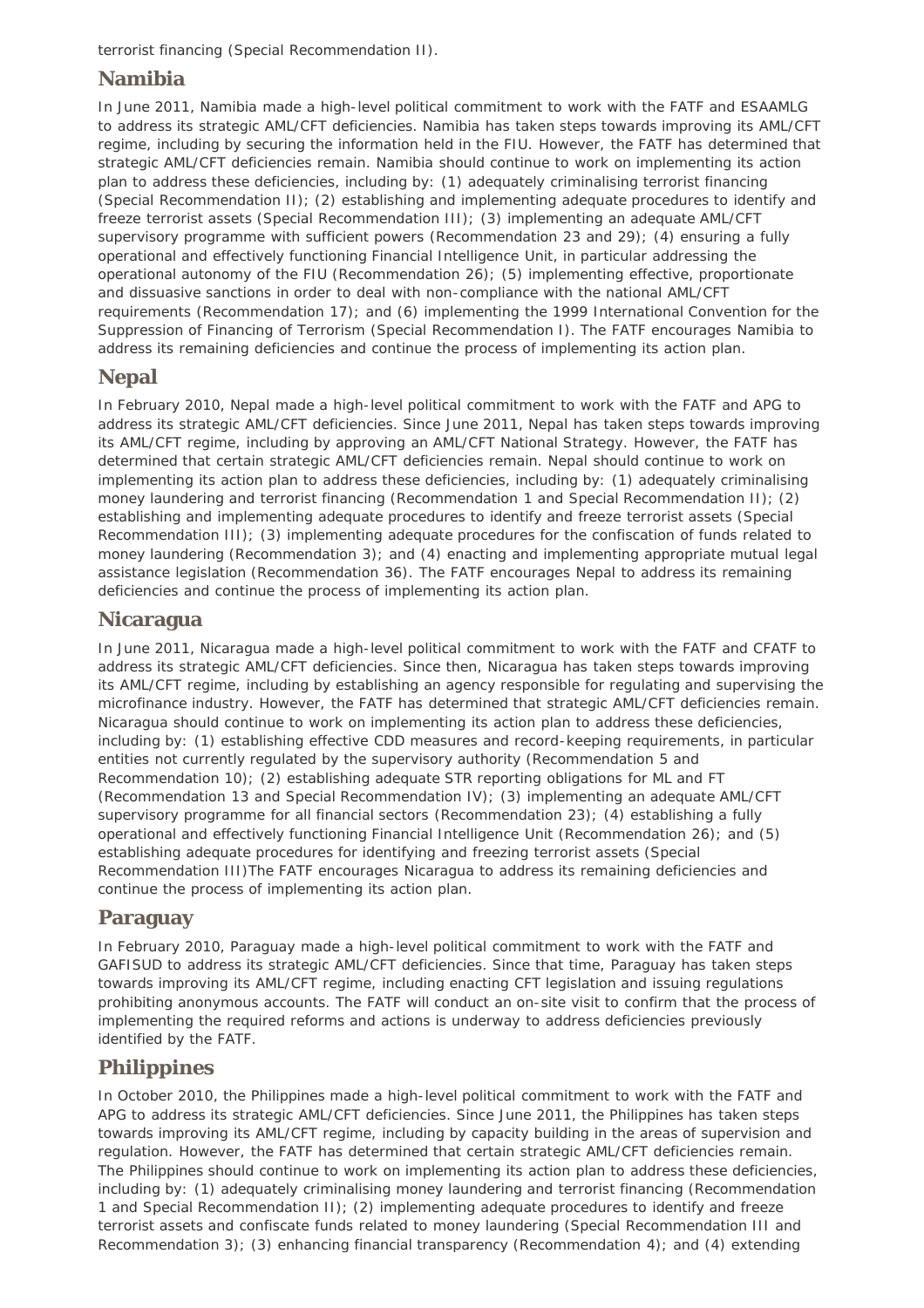coverage of reporting entities (Recommendations 12 and 16). The FATF encourages the Philippines to address its remaining deficiencies and continue the process of implementing its action plan.

#### **Sudan**

In February 2010, Sudan made a high-level political commitment to work with the FATF and MENAFATF to address its strategic AML/CFT deficiencies. Since June 2011, Sudan has taken steps towards improving its AML/CFT regime, including by improving the overall infrastructure of the FIU and the supervisory framework. However, the FATF has determined that certain strategic AML/CFT deficiencies remain. Sudan should continue to work on implementing its action plan to address these deficiencies, including by: (1) implementing adequate procedures for identifying and freezing terrorist assets (Special Recommendation III); (2) ensuring a fully operational and effectively functioning Financial Intelligence Unit (Recommendation 26); (3) ensuring that financial institutions are aware of and comply with their obligations to file suspicious transaction reports in relation to ML and FT (Recommendation 13 and Special Recommendation IV); and (4) implementing a supervisory programme for the regulators to ensure compliance with the provisions of the new law and regulations (Recommendation 23). The FATF encourages Sudan to address its remaining deficiencies and continue the process of implementing its action plan.

## **Tajikistan**

In June 2011, Tajikistan made a high-level political commitment to work with the FATF and EAG to address its strategic AML/CFT deficiencies. The FATF has determined that strategic AML/CFT deficiencies remain. Tajikistan should continue to work on implementing its action plan to address these deficiencies, including by: (1) adequately criminalising money laundering and terrorist financing (Recommendation 1 and Special Recommendation II); (2) establishing and implementing adequate procedures for the confiscation of funds related to money laundering and identifying and freezing terrorist assets (Recommendation 3 and Special Recommendation III); (3) enhancing financial transparency (Recommendation 4); (4) ensuring a fully operational, and effectively functioning Financial Intelligence Unit and improving suspicious transaction reporting requirements (Recommendation 13, Special Recommendation IV, and Recommendation 26); and (5) improving and broadening CDD measures (Recommendation 5). The FATF encourages Tajikistan to address its remaining deficiencies and continue the process of implementing its action plan.

## **Turkmenistan**

In June 2010, Turkmenistan made a high-level political commitment to work with the FATF and EAG to address its strategic AML/CFT deficiencies. Since June 2011, Turkmenistan has taken steps towards improving its AML/CFT regime, including by establishing a legal framework to freeze terrorist assets. However, the FATF has determined that certain strategic AML/CFT deficiencies remain. Turkmenistan should continue to work on implementing its action plan to address these deficiencies, including by: (1) developing collaboration between the FIU and domestic counterparts, including supervisory authorities; and (2) strengthening international co-operation in the areas of investigation and confiscation/repatriation of funds. The FATF encourages Turkmenistan to address its remaining deficiencies and continue the process of implementing its action plan.

## **Trinidad and Tobago**

In February 2010, Trinidad and Tobago made a high-level political commitment to work with the FATF and CFATF to address its strategic AML/CFT deficiencies. Since June 2011, Trinidad and Tobago has taken steps towards improving its AML/CFT regime, including by completing the registration process of the listed businesses and initiating the supervision of the listed entities. However, the FATF has determined that certain strategic AML/CFT deficiencies remain. Trinidad and Tobago should continue to work on implementing its action plan to address these deficiencies, including by (1) implementing adequate procedures to identify and freeze terrorist assets without delay (Special Recommendation III); and (2) establishing a fully operational and effectively functioning Financial Intelligence Unit, including supervisory powers (Recommendation 26). The FATF encourages Trinidad and Tobago to address its remaining deficiencies and continue the process of implementing its action plan.

#### **Venezuela**

In October 2010, Venezuela made a high-level political commitment to work with the FATF and CFATF to address its strategic AML/CFT deficiencies. Since then, Venezuela has taken steps towards improving its AML/CFT regime, including by improving the independence of the FIU and the regulations for the banking and securities sectors. However, the FATF has determined that certain strategic deficiencies remain. Venezuela should continue to work with the FATF and CFATF on implementing its action plan to address these deficiencies, including by: (1) adequately criminalising terrorist financing (Special Recommendation II); (2) establishing and implementing adequate procedures to identify and freeze terrorist assets (Special Recommendations I and III); (3) ensuring a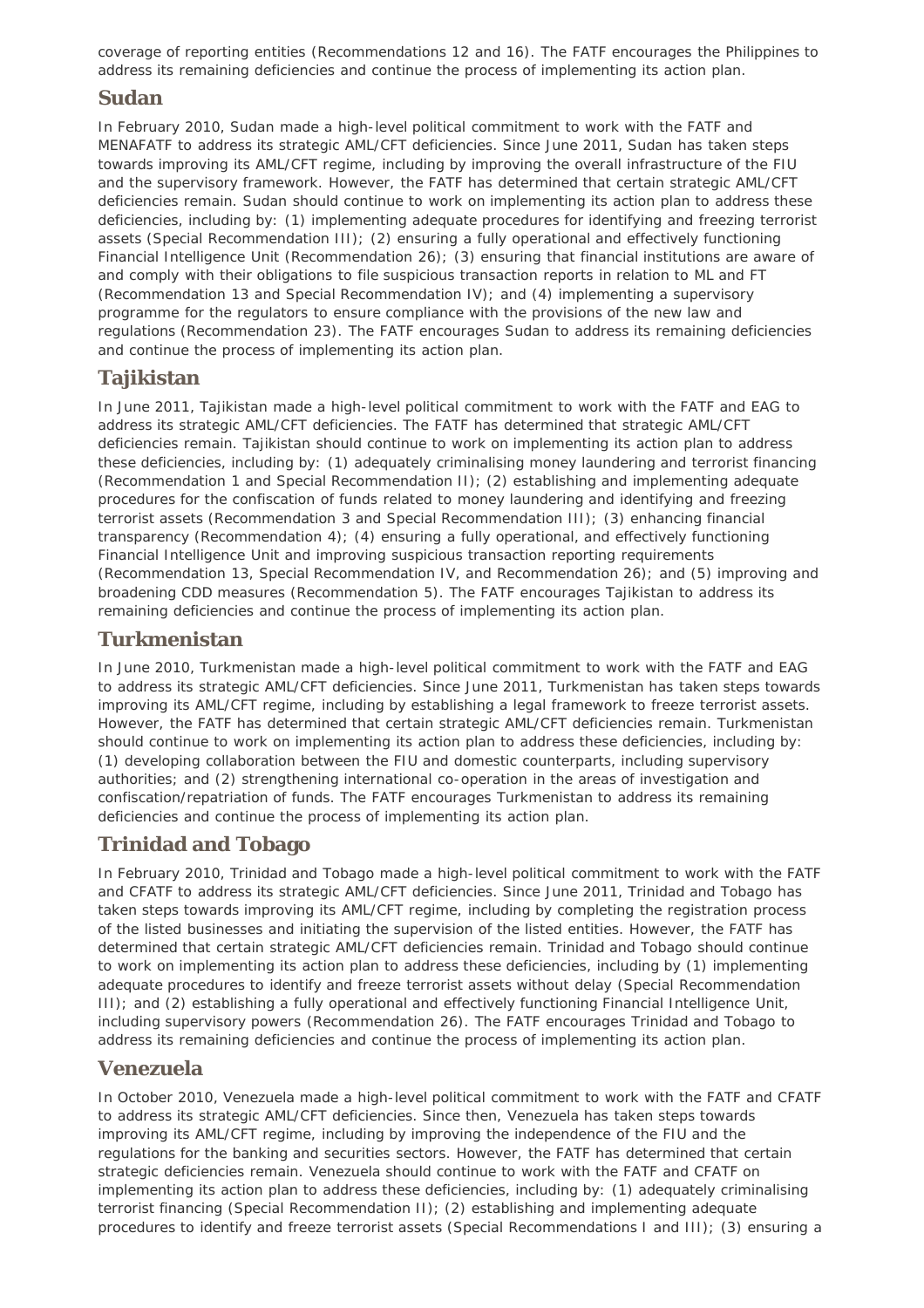fully operational and effectively functioning Financial Intelligence Unit (Recommendation 26); (4) implementing adequate CDD guidelines for all sectors (Recommendation 5); and (5) establishing adequate STR reporting obligations for ML and FT (Recommendation 13 and Special Recommendation IV). The FATF encourages Venezuela to address its remaining deficiencies and continue the process of implementing its action plan.

## **Vietnam**

In October 2010, Vietnam made a high-level political commitment to work with the FATF and APG to address its strategic AML/CFT deficiencies. The FATF has determined that certain strategic AML/CFT deficiencies remain. Vietnam should continue to work with the FATF and APG on implementing its action plan to address these deficiencies, including by: (1) adequately criminalising money laundering and terrorist financing (Recommendation 1 and Special Recommendation II); (2) establishing and implementing adequate procedures to identify and freeze terrorist assets (Special Recommendation III); (3) making legal persons subject to criminal liability in line with FATF Recommendation 2 or demonstrating that there is a constitutional prohibition to prevent this; (4) improving the overall supervisory framework (Recommendation 23); (5) improving and broadening customer due diligence measures and reporting requirements (Recommendation 5, 13, and Special Recommendation IV); and (6) strengthening international co-operation (Recommendations 36, 40). The FATF encourages Vietnam to address its remaining deficiencies and continue the process of implementing its action plan.

#### **Yemen**

In February 2010, Yemen made a high-level political commitment to work with the FATF and MENAFATF to address its strategic AML/CFT deficiencies. The FATF has determined that certain strategic deficiencies remain. Yemen should continue to work on implementing its action plan to address these deficiencies, including by: (1) establishing and implementing adequate procedures to identify and freeze terrorist assets (Special Recommendation III); (2) conducting outreach to sensitise reporting institutions of their AML/CFT obligations (Recommendation 25); (3) developing the monitoring and supervisory capacity of the financial sector supervisory authorities and the FIU, to ensure compliance by financial institutions with their STR obligations, especially in relation to FT (Recommendation 23); and (4) ensuring a fully operational and effectively functioning Financial Intelligence Unit (Recommendation 26). The FATF encourages Yemen to address its remaining deficiencies and continue the process of implementing its action plan.

#### **Zimbabwe**

In June 2011, Zimbabwe made a high-level political commitment to work with the FATF and ESAAMLG to address its strategic AML/CFT deficiencies. The FATF has determined that strategic AML/CFT deficiencies remain. Zimbabwe should continue to work on implementing its action plan to address these deficiencies, including by: (1) adequately criminalising money laundering and terrorist financing (Recommendation I and Special Recommendation II); (2) establishing and implementing adequate procedures to identify and freeze terrorist assets (Special Recommendation III); (3) ensuring a fully operational and effectively functioning Financial Intelligence Unit (Recommendation 26); (4) ensuring that financial institutions are aware of and comply with their obligations to file suspicious transaction reports in relation to ML and FT (Recommendation 13 and Special Recommendation IV); (5) enacting and implementing appropriate mutual legal assistance legislation (Special Recommendation V); and (6) implementing the 1999 International Convention for the Suppression of Financing of Terrorism (Special Recommendation I). The FATF encourages Zimbabwe to address its remaining deficiencies and continue the process of implementing its action plan.

## **Ukraine**

The FATF welcomes Ukraine's significant progress in improving its AML/CFT regime and notes that Ukraine has largely met its commitments in its Action Plan regarding the strategic deficiencies that the FATF had identified in February 2010. Ukraine is therefore no longer subject to FATF's monitoring process under its on-going global AML/CFT compliance process. Ukraine will work with MONEYVAL as it continues to address the full range of AML/CFT issues identified in its Mutual Evaluation Report, and further strengthen its AML/CFT regime.

## **Jurisdiction not making sufficient progress**

The FATF is not yet satisfied that the following jurisdictions have made sufficient progress on their action plan agreed upon with the FATF. The most significant action plan items and/or the majority of the action plan items have not been addressed. If these jurisdictions do not take sufficient action to implement significant components of their action plan by February 2012, then the FATF will identify these jurisdictions as being out of compliance with their agreed action plans and will take the additional step of calling upon its members to consider the risks arising from the deficiencies